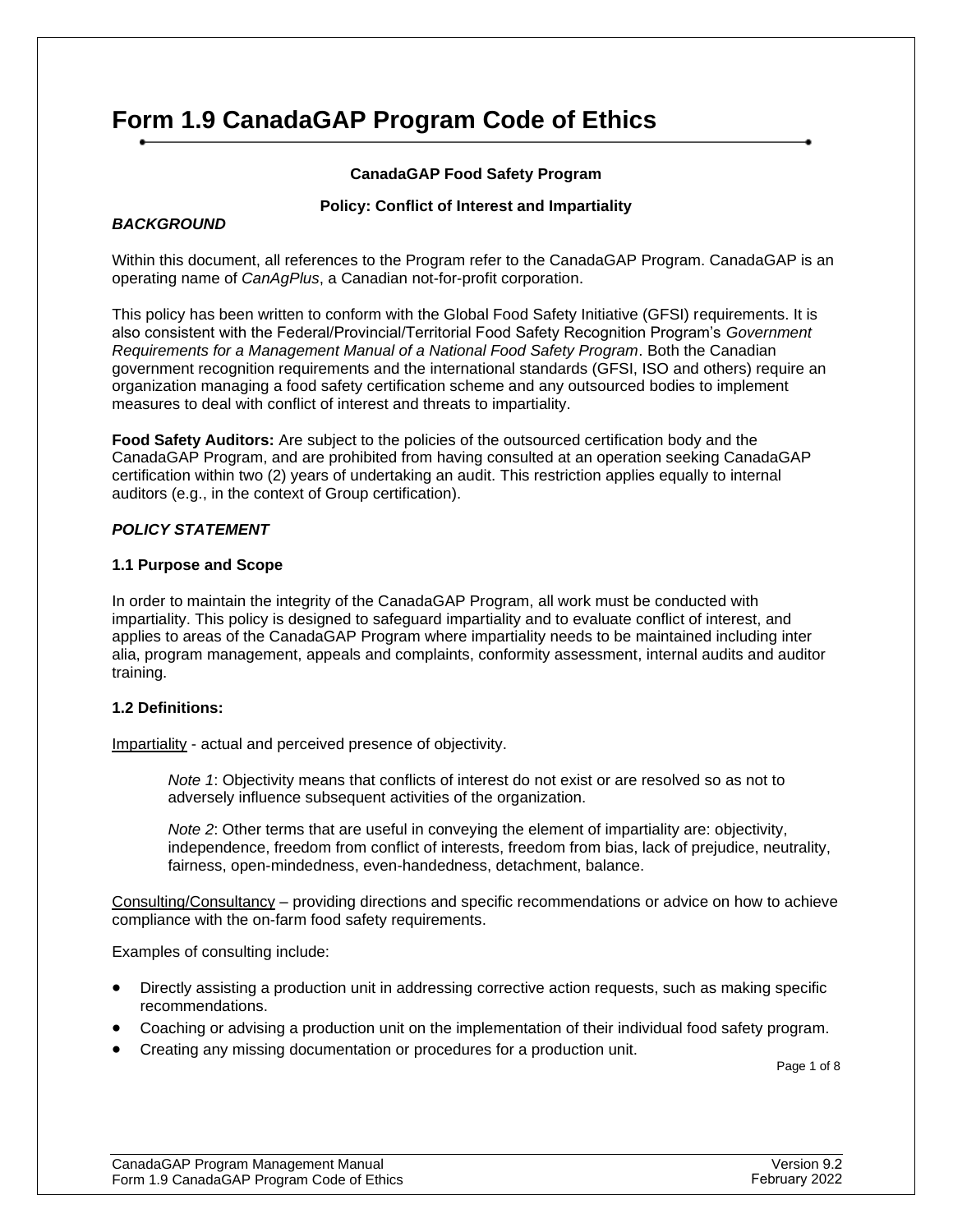Threats to impartiality include:

- Self-interest threats threats that arise from a person or body acting in their own interest. A concern related to certification, as a threat to impartiality, is financial self-interest.
- Self-review threats threats that arise from a person or body reviewing their own work.
- Familiarity (or trust) threats threats that arise from a person or body being too familiar or trusting of another person instead of seeking audit evidence.
- Intimidation threats threats that arise from a person or body having a perception of being coerced openly or secretively, such as a threat to be replaced or reported to a supervisor.

In addition to the above, the following items are considered as threats to impartiality:

- Acceptance of any gift, payment, loan or other favours from customers, suppliers or competitors. This also applies to the person's immediate family.
- Auditing a production unit or an outsourced body in which the auditor has direct or indirect ownership, stands to gain or lose financially from the outcome of the audit, or has any immediate family relationship with the ownership or management.
- Accessing another person's personal information unless authorized to do so.
- Voting on actions to obtain personal advantage.
- Auditors making decisions on certification.

Activities that are not considered a threat to impartiality:

- Audit and certification activities including:
	- o Information meetings with the client
	- o Planning meetings with the client
	- o Examination of client's documents
	- o Auditing and follow-up of non-conformities
- Arranging and participating as a lecturer in training courses, provided that where these courses relate to food safety programs and auditing, they should confine themselves to the provision of generic information and advice that is freely available in the public domain (i.e. not provide company specific advice).
- Activities prior to the audit aimed solely at determining readiness for assessment, as long as such activities do not result in recommendations or advice.
- Identifying opportunities for improvements without offering specific solutions.
- Explaining audit findings and or clarifying requirements of the standard during an audit without providing consultancy.
- Providing food safety or regulatory references (e.g., referring the client to government bodies or websites for further information).
- Providing information or clarifying requirements of the standard prior to an audit or of a training course, so long as such activities do not result in recommendations or advice.
- The provision of agronomic advice not related to the CanadaGAP program.

Page 2 of 8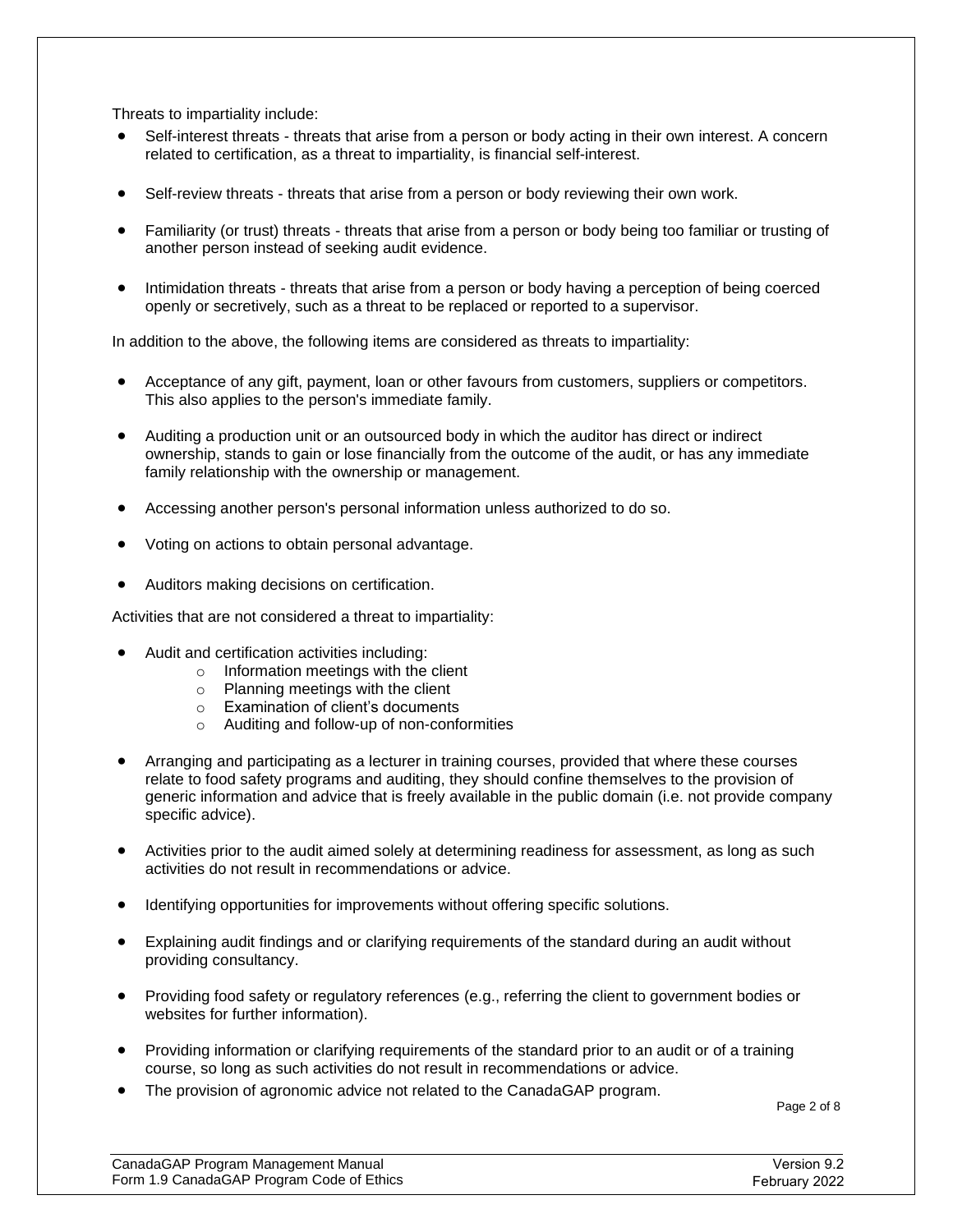**Personnel –** all persons involved directly with the CanadaGAP Program, including those employed or engaged by CanAgPlus; the Board of Directors, Technical Advisory Committee or other committee members; and those employed or engaged by outsourced certification bodies (e.g., third party auditors, persons involved with certification decision-making, etc.) or other outsourced bodies.

### **1.3 Requirements**

Having relationships does not necessarily present a conflict of interest. However, if any relationship creates a risk to impartiality, the personnel or auditor shall report such risk to CanadaGAP (Executive Director or Chair of the Board of Directors of CanAgPlus), and/or to the outsourced certification body, document how s/he eliminates or minimizes such risk and shall be able to demonstrate this to interested parties. The demonstration shall cover all potential sources of conflict of interests that are identified, whether they arise from within or from the activities of other persons, bodies and organizations.

A relationship that threatens impartiality may be based on ownership, governance, management, personnel, shared resources, finances, contracts, consulting, marketing, etc.

Personnel and Auditors are required to disclose in writing, any situation known to them that may present them or the CanadaGAP Program with a conflict of interest. This information is used as input to identify threats to impartiality raised by the activities of the person, and the CanadaGAP Program shall not use such person unless they can demonstrate that there is no conflict of interest. Any potential conflict of interest situations will be reviewed by the Chair of the Board of Directors as required in conjunction with a committee of two or more Directors of CanAgPlus, to ensure appropriate actions are taken to mitigate the conflict.

Note: The auditing of an operation by a person who is known to have provided consultancy to that operation unit within the previous two years is considered a high threat to impartiality. Likewise, if a Group uses an internal auditor who has advised, consulted with or otherwise assisted the Group or its members within the previous two years, this is considered a high threat to impartiality.

Auditors and Personnel who could influence CanadaGAP Program activities shall act impartially and shall not allow commercial, financial or other pressures to compromise impartiality. Annually, all auditors or personnel, internal and external, must sign a copy of the CanadaGAP Program Code of Ethics and the Conflict of Interest Declaration [Annexes 1 and 2].

Auditors and other certification personnel will not be assigned to audit or make certification decisions on operations in which they have an immediate family relationship, financial interest or have provided consultancy on the unit's food safety program within the last two years. If it is found at a later date that work was mistakenly allocated to a person who meets these criteria, the details will be recorded and reported to the Chair of the Board of Directors as required in conjunction with a committee of two or more Directors of CanAgPlus, who will decide on corrective actions.

Page 3 of 8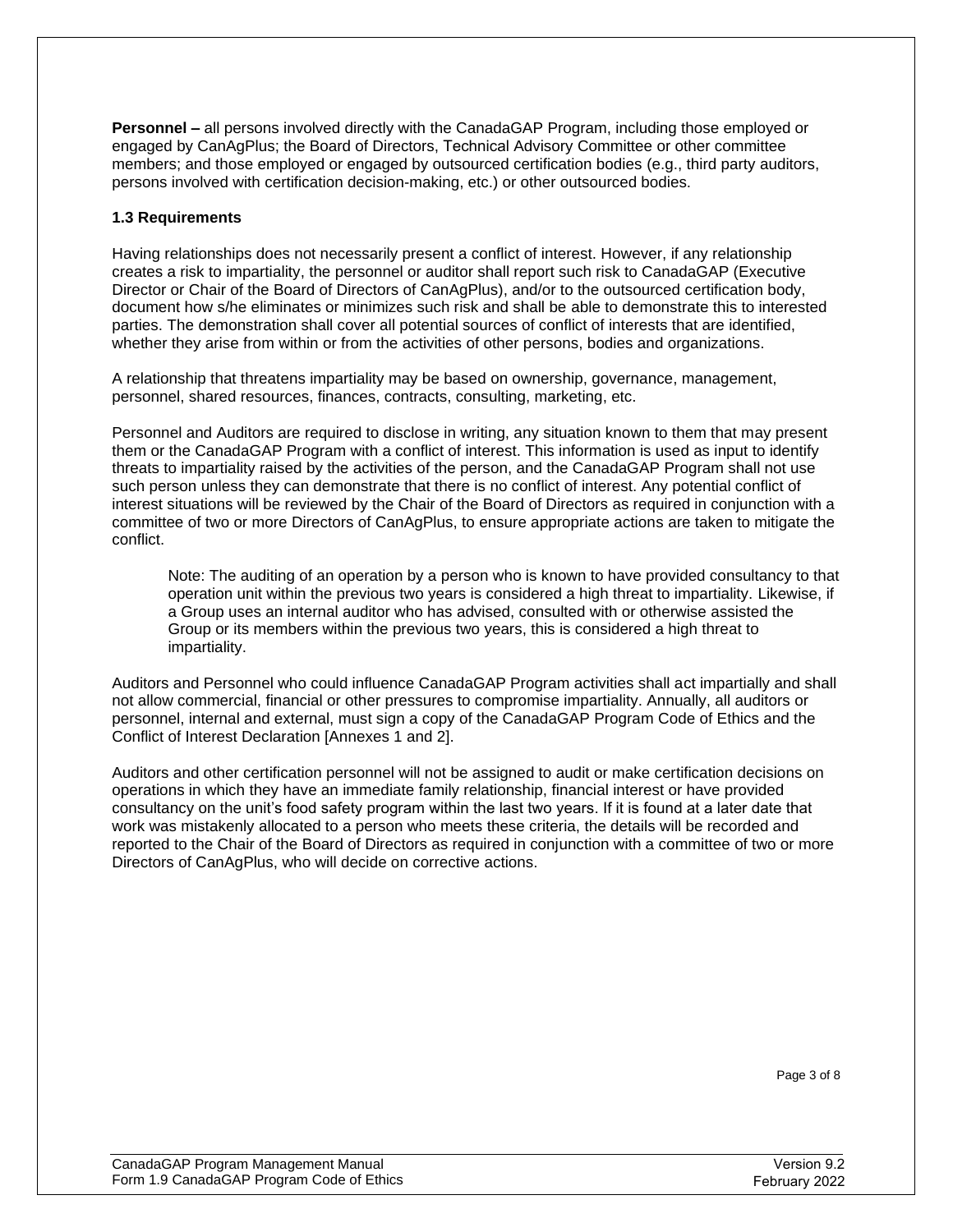# **ANNEX 1**

### **Code of Ethics for CanadaGAP Program Auditors and Personnel**

The Auditor or CanadaGAP Program personnel, internal and external, agrees to:

- 1) Act solely in the best interest of the CanadaGAP Program, and its clients, in the performance of their duties;
- 2) Conduct themselves professionally, with truth, accuracy, fairness and responsibility;
- 3) Not misrepresent their qualifications, competence or experience, nor undertake assignments beyond their capabilities;
- 4) Treat in a confidential and private manner all information gained in relation to any of the organization's identified activities respecting organizations or individuals; unless authorized in writing to disclose such information by the organization, and the organization's client (when applicable), and will not discuss such information with anyone except those who have a need to know the information for legitimate purposes of CanadaGAP Program processes;
- 5) Treat in a confidential and private manner all information gained in relation to any of the above entities' activities wherein such information may include, inter alia:
	- any device, graphics, written material or other information in tangible or intangible form, clearly identified as "confidential", relating to the activities of the organization;
	- any device, graphics, written material or other information in tangible or intangible form, identifiable as private by the nature of its content and/or context;
- 6) Treat in a confidential and private manner all information which may be considered "confidential" when the prudent judgment of an organization could determine that such information is private and confidential to the organization, and recognize that the organization may receive information that is not identified clearly as confidential but which may be perceived as confidential;
- 7) Not intentionally communicate false or misleading information which may compromise the integrity of the CanadaGAP Program, its auditor training program, its certification processes or decisions therein or its government recognition or external benchmarking status;
- 8) Be able to act professionally under adverse pressure from their employer and organizations being audited;
- 9) Disclose all material facts known that, if not disclosed, may compromise the integrity of any audit or the CanadaGAP Program or reporting of activities;
- 10) Not represent conflicting or competing interests and will disclose to any client and the CanadaGAP Program any relationships that may influence judgment or that may be seen as a conflict of interest;
- 11) Not use information for personal gain or in any manner that would be contrary to the law or detrimental to the objectives of the CanadaGAP Program;

Page 4 of 8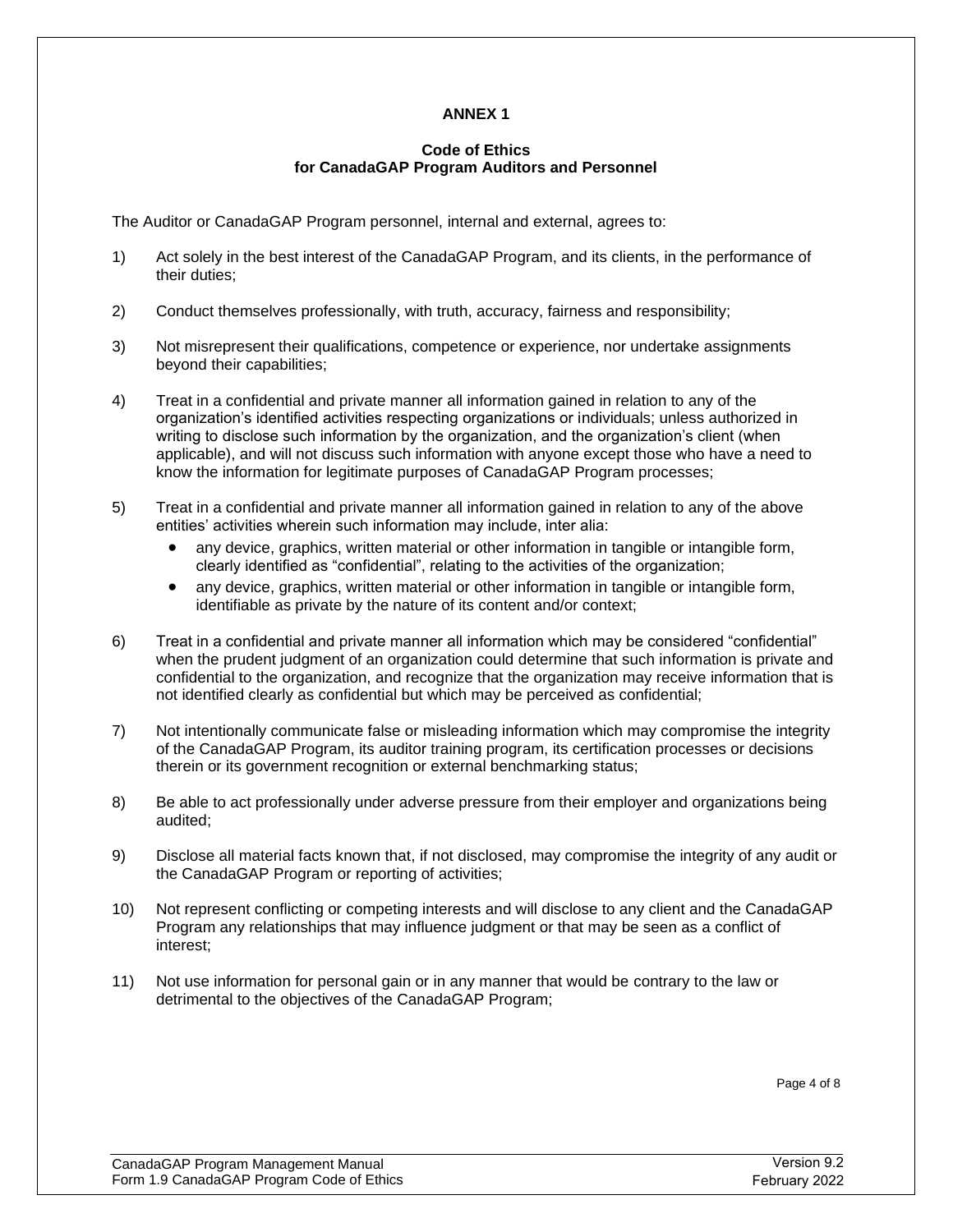- 12) Not audit or participate in certification decision-making for an operation in which they have coached or advised on the implementation of a food safety program within a two-year time period, and not directly assist an operation in addressing corrective action requests;
- 13) To willingly participate in internal or third party assessments of their performance;
- 14) Not accept any inducement, gift, or other benefit that may impair or be presumed to impair professional judgment;
- 15) To perform all work with honesty and diligence, observe the law and not knowingly be party to any illegal activity;
- 16) Not act in any way that would prejudice the reputation of the CanadaGAP Program or the audit process and cooperate fully with any inquiry in the event of any alleged breach of this code.
- 17) Not use or attempt to exercise any real or perceived influence that those associated with the CanadaGAP Program may have, to intervene in matters related to CanadaGAP certification or individual audits. Committee and working group members, and others similarly connected to the program, acknowledge that they are in potential positions of influence. Areas in which impartiality must be maintained, and/or in which it is unacceptable to attempt to use one's influence to affect outcomes, include but are not limited to: certification status; auditor assignment; audit scheduling; audit results, auditor or certification body interpretation of CanadaGAP requirements, scoring and reporting; certification decisions; filing or resolving appeals, disputes, complaints; etc.

# **CONFIRMATION OF COMPLIANCE WITH CODE OF ETHICS:**

Statement: "I will comply with the CanadaGAP Program Code of Ethics".

Name:

Signature:

Date:

Page 5 of 8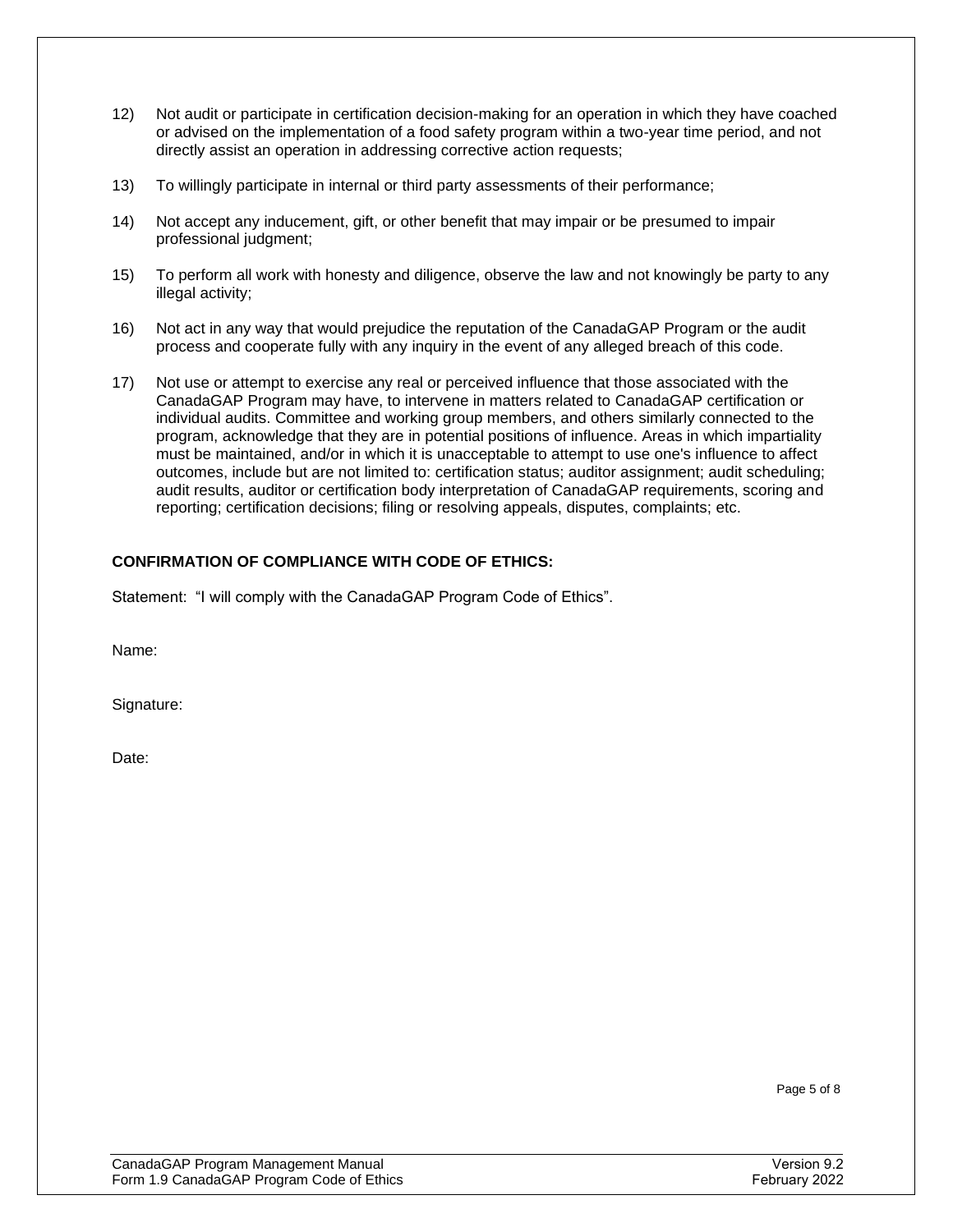

# **ANNEX 2**

# **Conflict of Interest Declaration for CanadaGAP Program Auditors & Personnel**

Pursuant to the Program Code of Ethics adopted by CanadaGAP, I hereby disclose the following interests (attach additional pages as required and indicate N/A/ in **each** question if it is Not Applicable):

Name any other horticultural boards or associations that I have association with:

The following is a list of all horticultural industry-related financial business interests, investments, shareholdings, etc. that I have:

The following are financial interests that are known to me of extended family members in the horticultural industry:

Page 6 of 8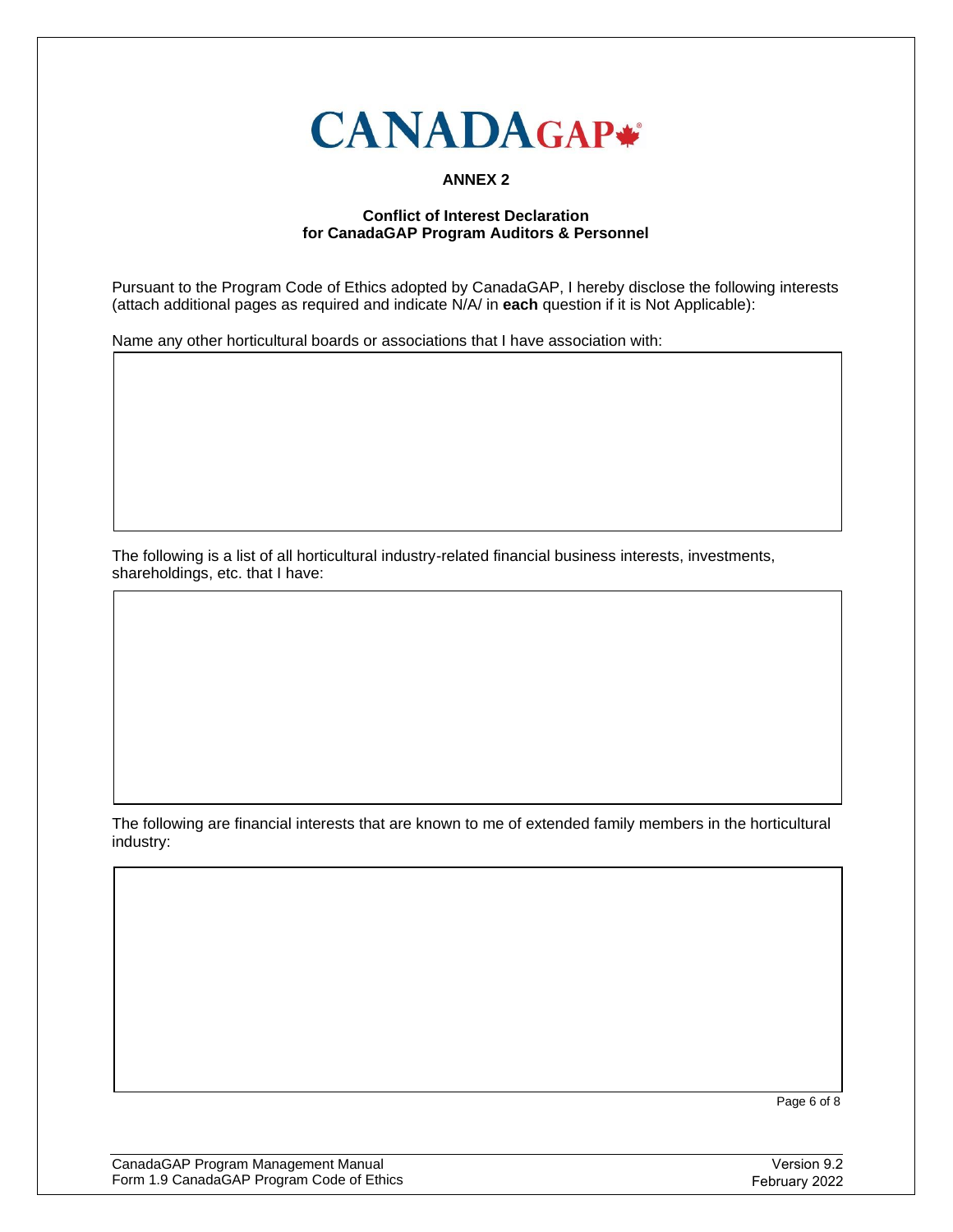The following are businesses that I, or my family, have an ownership interest in, or am/are employed with, which I may conduct horticultural related business with during the course of the year. This includes business that I have advised or worked with in any manner. Describe the nature of the relationship and/or work done for the businesses identified below:

The following are businesses that I, or my family, have an ownership interest in, or am/are employed with, which I may conduct **CanadaGAP Program** related business with during the course of the year. This includes business that I have advised or worked with in any manner. Describe the nature of the relationship and/or work done for the businesses identified below:

I will take the following mitigation measures or actions to avoid threats to impartiality and conflict of interest:

Name:

Signature:

Date:

Page 7 of 8

| CanadaGAP Program Management Manual       |  |
|-------------------------------------------|--|
| Form 1.9 CanadaGAP Program Code of Ethics |  |